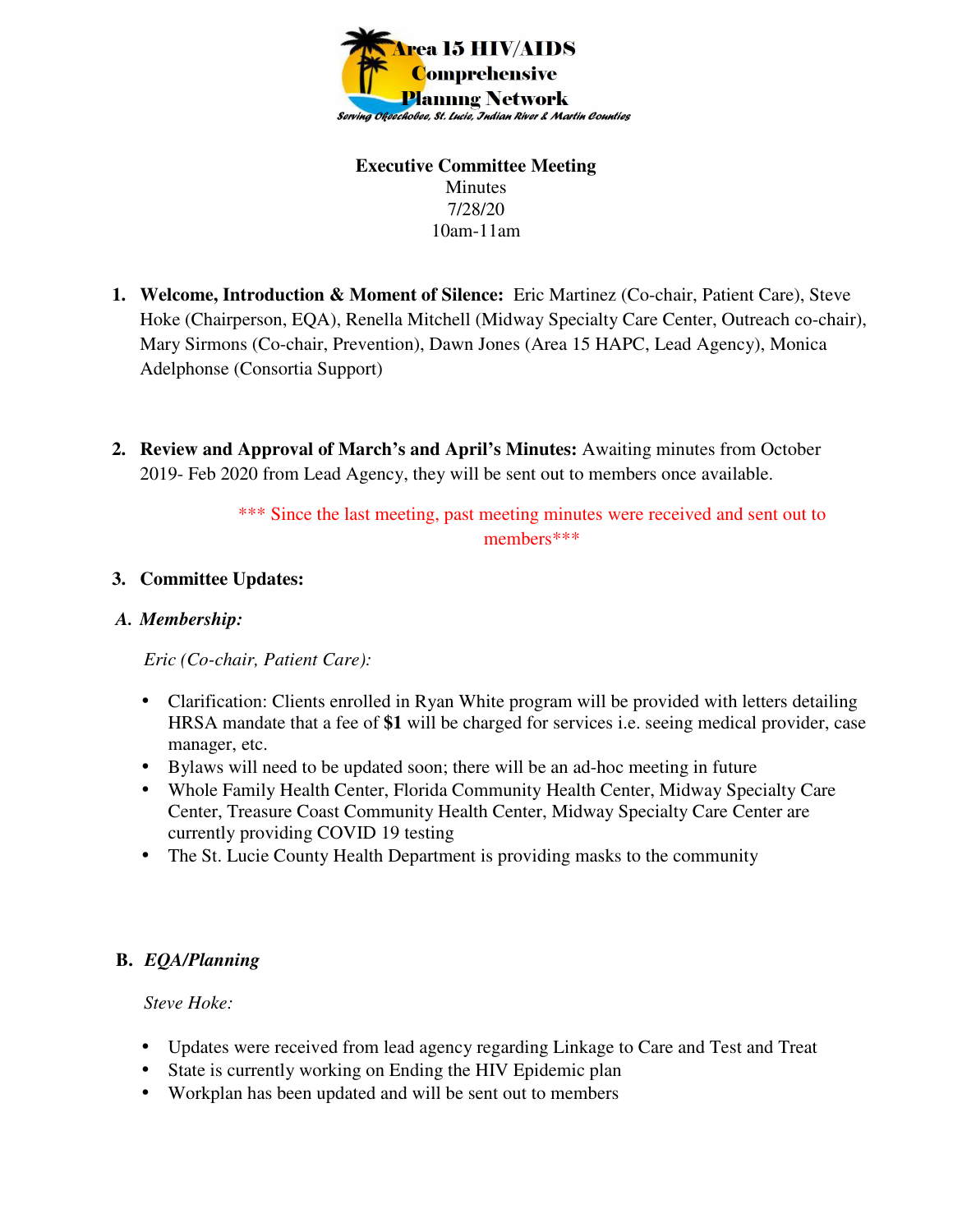# **C.** *Ad Hoc Outreach*

# *Mary Sirmons (Co-chair, Prevention):*

- Currently not too many outreaches or HIV testing being done in the community due to social distancing and COVID-19
- Whole Family Health Center (Fort Pierce) is currently completing COVID 19 testing M-Fr. There is a sliding fee cost. Call for an appt before going
- Florida Community Health Center is currently completing COVID 19 testing. There is a sliding scale fee. Call for an appt before going
- Midway Specialty Care Center (Stuart site and Fort Pierce Site). is currently completing COVID 19 testing. There is a sliding scale fee. Call for an appt before going
- Cleveland Clinic (Tradition site) is currently completing COVID 19 testing; accepting insurance and sliding scale fee.
- Care Now and CVS Minute Clinic (PSL Blvd) charging for COVID 19 testing.
- Health Departments are providing HIV/STD Testing by appt only

## **4. Old Business**

*Eric (Co-chair, Patient Care):* 

• Report regarding Dance for Life Event will be provided at the general body meeting on September 22.

## **5. New Business**

- General Body Committee meeting and Executive Committee meeting will take place on September 22.
- Dawn has withdrawn her meeting notifications, going forward they will be sent by Monica
- Membership listserv will be updated to reflect active members
- Dawn stated a blurb will be developed in the body of outlook invitations to send to general consumers (hospitals, businesses, community, etc.) to invite them to participate in consortia meetings

## **6. Open Discussion:**